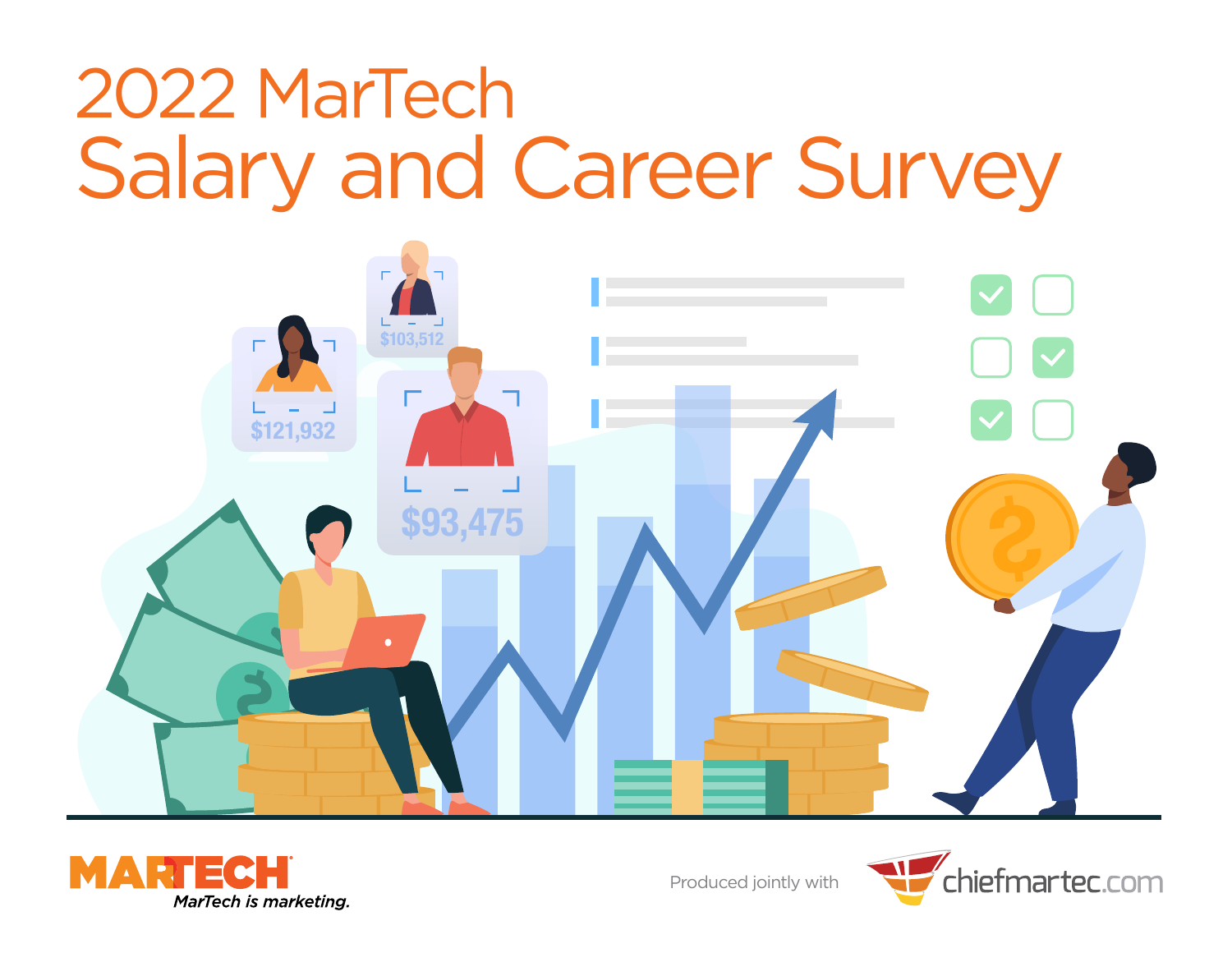# **Summary**

MarTech's 2022 Career and Salary Survey, produced jointly with chiefmartec.com, reveals a profession balancing growth and opportunities with the pressures of leading digital transformation. A community that is satisfied in their roles, regularly promoted, and are deeply rewarded by extolling, and proving, the benefits of technology-enabled marketing.

In summary, digital marketing is an attractive and lucrative career choice for individuals who are both creative and analytical. The profession is rewarding for those who find callings there.

The survey also confirms that the marketing technology profession is not immune to the ills of gender inequality.

#### **Here are key survey takeaways:**

- Salaries are higher: The 2022 average for a U.S.-based director is up 23% versus 2019.
- The median salary was \$125,576.
- 81% of managers and staff were either promoted or switched jobs since the start of the pandemic. Only 35% with director and above titles were promoted in the past year.
- Gender equality has not been realized. A 20% to 30% pay gap persists between men and women at all levels.
- Operations-focused "Maestros" had higher average salaries than campaign-focused "Marketers."
- Sourcing marketing technology and managing the budget to pay for it are responsibilities managed by senior marketing professionals. Directors+ paying for marketing technology out of a budget remains a high-level decision (only 33% of managers and staff handle this).
- Respondents were challenged by explaining the benefits of martech to management.
- Spreadsheets, project management and marketing automation are the applications and platforms marketing technology professionals spend most of their time using.
- Respondents overwhelmingly feel they lack resources.

# **Scott's take**



A decade ago, people would have looked at you strangely if you called yourself a marketing technologist. But just 10 years later, marketers whether they're Maestros back-stage or digitally-savvy Marketers frontstage — have blossomed as

one of the hottest careers. Marketing is now fully recognized as a software-powered discipline, and those individuals who both "speak marketing" and "speak machine" are worth their weight in gold.

Competitive compensation packages, fast and frequent promotions and overall satisfaction for professionals in this field are a testament to how highly valued these roles are.

And there's still enormous room for growth. Experienced martech professionals have plenty of meaty challenges left to tackle, especially with integrating marketing more deeply into the rest of the digital enterprise. Meanwhile, new entrants to the profession find themselves in demand — and with hard work and dedication, they can rapidly advance in their career.

#### **Net conclusion: the future is bright for martech talent.**

#### **Scott Brinker** VP, platform ecosystem, HubSpot and editor, chiefmartec.com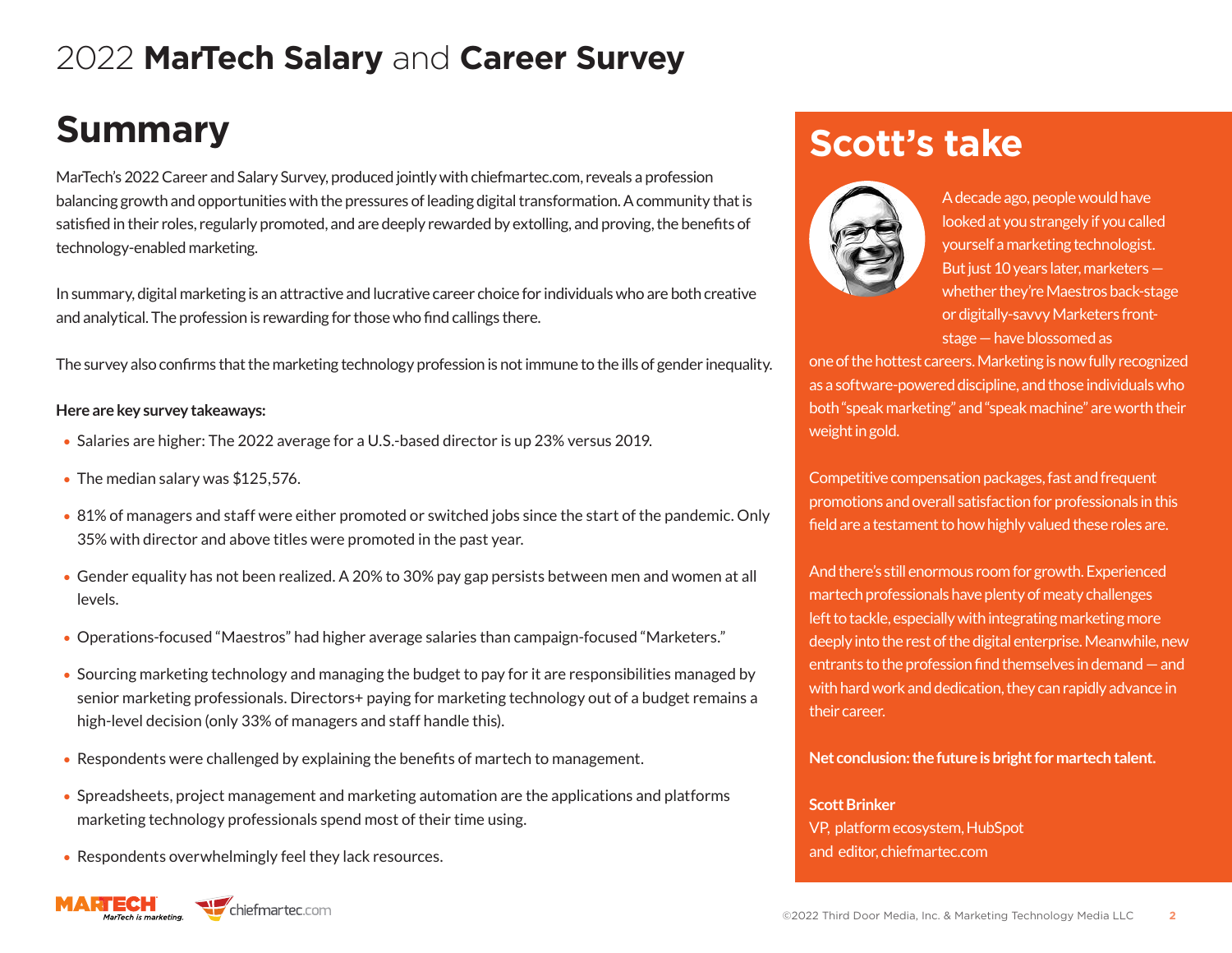This report details the findings in detail, with commentary by martech luminary Scott Brinker.

Enjoy the report and reach out if you have comments or questions,

Chrif Wood

Chris Wood, Editor cwood@thirddoormedia.com

# **Methodology**

We surveyed 426 marketers in Q1 2022. Invitations to take the survey were amplified on MarTech and chiefmartec.com.

Just over two-thirds (68%) live in the United States. The U.K. and Canada each represent another 5% of respondents. Since meaningful salary comparisons are difficult to make across countries, we chose only to highlight and analyze U.S.-based compensation for this report.

The survey had more than 20 questions related to career roles, salary, technology, job satisfaction and challenges/frustrations. Respondents were given the opportunity to reveal their age and gender. Additionally, some individuals agreed to be interviewed for this report. Their stories are included in callouts.

We asked respondents to categorize themselves by their job level. In this report, "marketing management" includes directors, vice presidents, senior vice presidents, and C-level marketers. "Marketing staff" identified themselves as managers or staff. Respondents were also asked to categorize themselves in one of four marketing technologist archetypes developed by Scott and the editors of MarTech. The most popular role was Marketer (53%), followed by Maestro (35%). A Marketer, as defined by the survey, might use martech in their work, but they primarily create and optimize campaigns and programs. A Maestro architects and administers the systems and processes that the marketing organization runs, including in a marketing operations capacity.

The two other categories – Modeler (i.e., data scientists) and Maker (i.e., citizen developers) – were selected by too few respondents for this report to draw any further conclusions about their career roles and compensation.

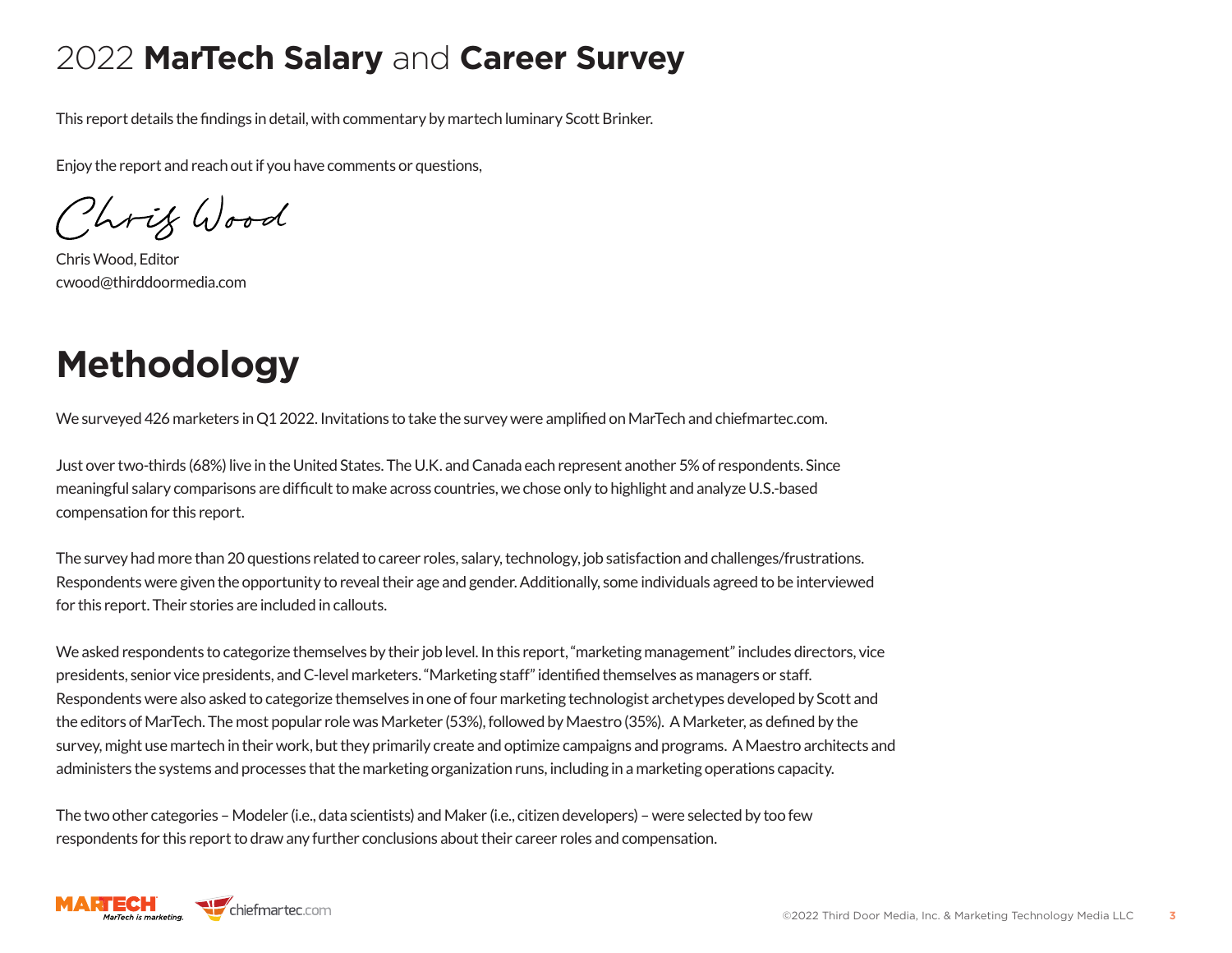# **Marketing management vs. marketing staff**

This section compares marketing management and staff in several categories: compensation, roles, job responsibilities and satisfaction.

### **Salaries**



Average salaries for marketing professionals surveyed were \$141,965 in 2022, up 23% from 2019, the last time this survey was conducted. The median salary was \$125,576.

Marketing management made 2.5 times what staff made. SVP and C-level executives reported making about \$250,000 annually, while average staff salaries were about \$100,000. Directors make about 60% of SVPs, or an average of approximately \$150,000.

When it came to marketing staff, those with manager titles made \$111,000 annually, on average, while the average salary for staff titles was \$99,000.

### **Raises and Promotions**

The salaries of **64% of marketing management (director, VP and SVP/C-level executives) has increased since the start of the pandemic**, either by promotion or switching jobs. About 21% of them were promoted in the last six months, 15% in the six-to-12 month window and 28% in the last two years.





**The pandemic finally put a bunch of companies into high gear on their digital marketing infrastructure and capabilities. Huge**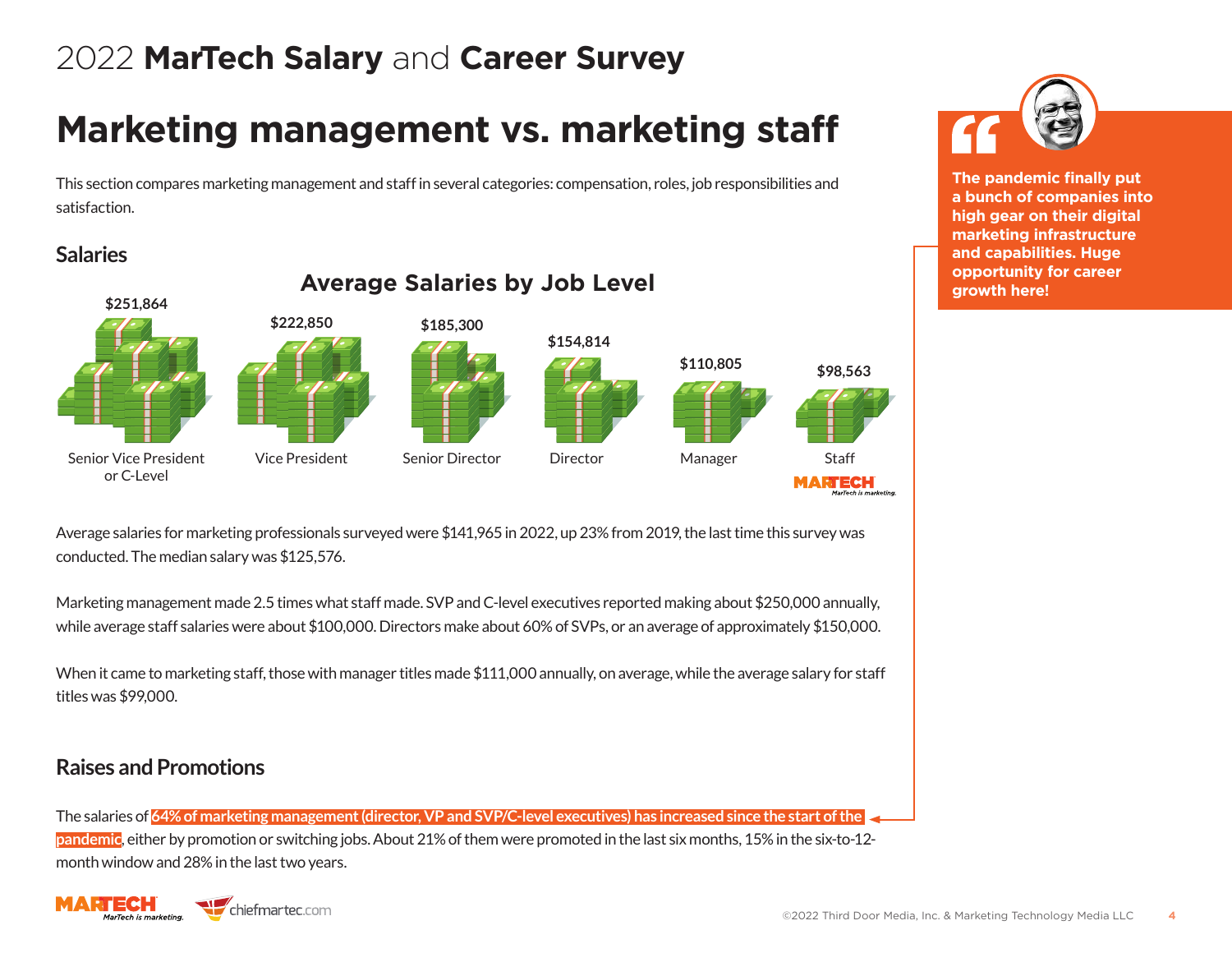Marketing staff saw even more gains. About 81% saw salary increases since the pandemic began, again by either promotion or job switching. About 35% were promoted in the last six months, 23% in the six-to-12-month window and 28% in the last two years.

### **Gender gap**

The gender gap in marketing-role compensation persists. Men earn more. Men earn more, are promoted more frequently and, as a result, are in more senior positions. And they are promoted more frequently.

Men on average earned 30% more than women. Men made \$169,000 in 2022, compared to \$119,000 in 2019.

The gap narrowed to 22% for more senior-level marketers. At the director level and above, men earned \$176,000 vs. \$138,000 for women.



Men also hold more senior positions than women. Men are in director-or-above roles 56% of the time, compared to woman at 42%. Two percent of respondents preferred not to gender identify.

This contrasts with employment. Women were 54% of respondents overall, and more often held manager and staff positions.

Men are also promoted more frequently. About 29% of men were promoted in the last six months, compared to 24% of women.

### **Job satisfaction**

Nearly three-quarters of marketing staff said they were somewhat satisfied (47%) or extremely satisfied (25%) in their current position. Still, 11% reported that they were somewhat unsatisfied and another 3% said they were not satisfied. About 14% said they were neutral about their role.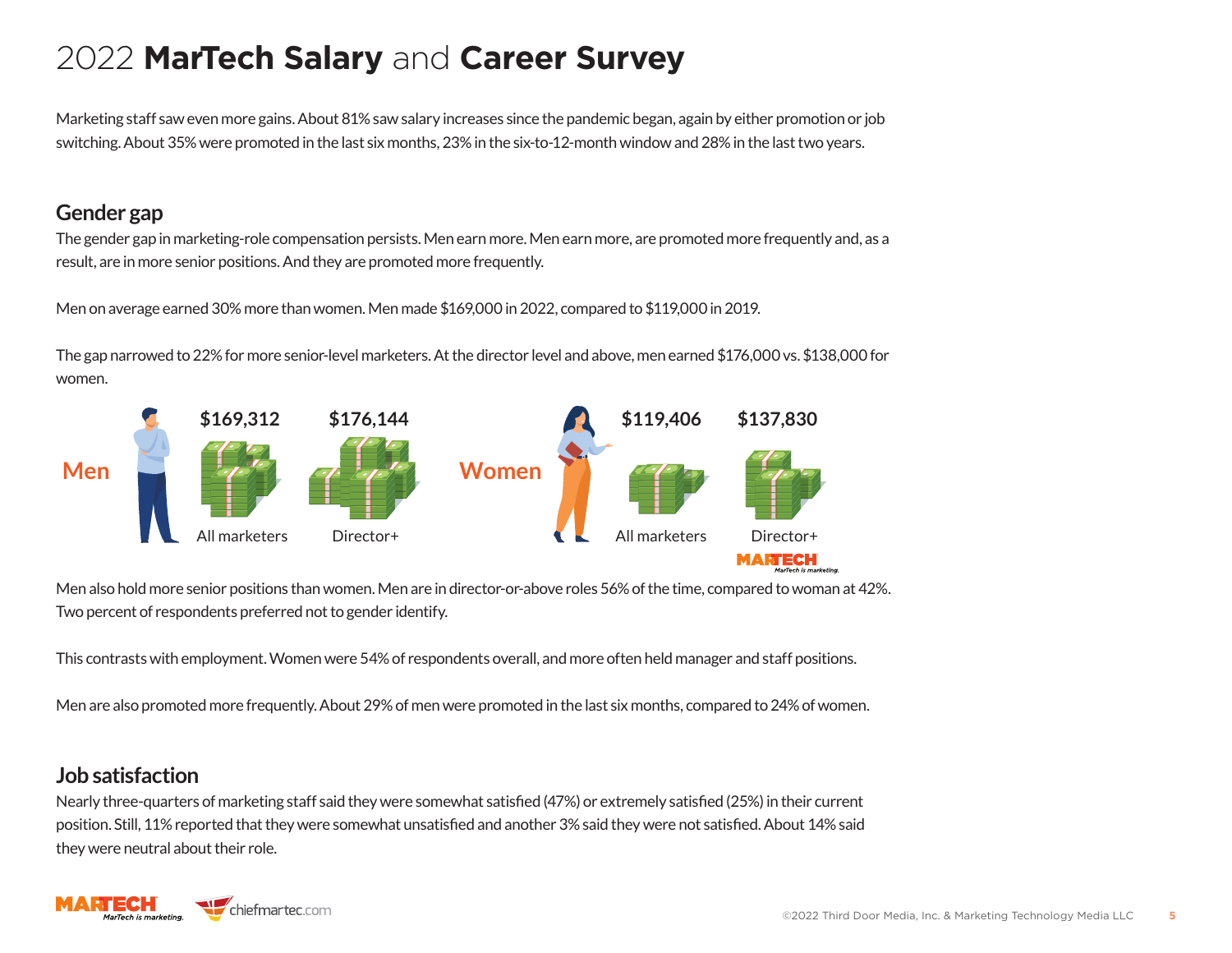Overall, marketing management is more satisfied. One-third (34%) said they were extremely satisfied in their roles while 44% said they were somewhat satisfied. Meanwhile, only 7% said they were somewhat unsatisfied and 5% were not satisfied. About 11% said they were neutral about their role.



**Marketing staff**

#### **Marketing management**

#### **44% 34%11% 5% 7%** Neutral Somewhat Extremely Mot satisfied Somewhat Neutral Somewhat Extremely unsatisfied satisfied satisfied MARTECH MarTech is marke

### **Roles**

When it comes to roles, marketing staff skew to digital marketing/e-commerce (40%), marketing technology and IT (28%) and marketing operations or revenue operations (18%).

The majority (59%) of marketing staff report into the marketing department while only 12% report into a separate digital or e-commerce department. Just 4% report to IT. About 17% reported into an agency or service provider for brands.

Marketing management was far less entrenched in digital marketing/e-commerce, with only 23% in those roles. About 24% were in marketing technology or IT and 15% in MOps or RevOps.

Management mostly (52%) reported into marketing, 11% reported into a digital or e-commerce department and 5% reported to IT. About 18% reported into an agency or service provider.

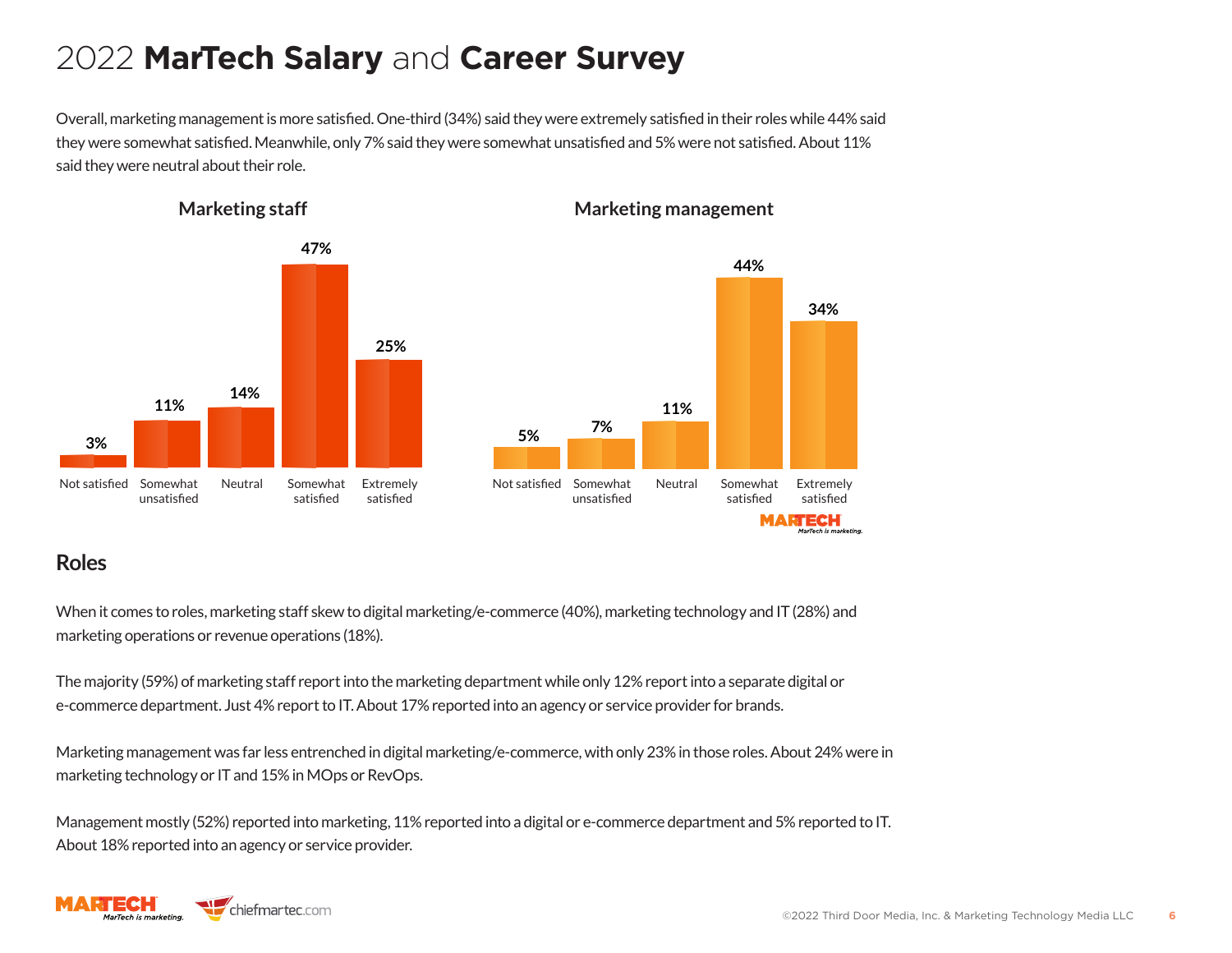### **Responsibilities**

The responsibilities of marketers are remarkably similar regardless of their seniority level. This section analyzes the responsibilities of marketing management (those at the director level and above) versus marketing staff.

Researching/recommending marketing technology, designing and managing workflows, acting as a martech administrator and executing campaigns were the top four responsibilities for both groups.

But the responsibilities diverge in more budget-related tasks. Selecting marketing technologies, negotiating contracts, and conducting privacy/security reviews was much more likely to be in the purview of management. Here's a comparison of responsibilities for management and staff:

Recommending new marketing technology products (70%) was top for marketing management, followed by **designing and managing workflows and processes** (69%), operating marketing tech as an administrator (60%) and training and supporting staff in their use of marketing technology (60%). The fact that most in marketing management use technology as an admin shows just **how hands-on directors and above are in this age of tech-enabled marketing**.

In addition to orchestrating marketing campaigns (58%), many in marketing management are also responsible for budgeting for marketing technology (59%). About 53% said they have the authority to approve or veto technology purchases.

Marketing staff also listed recommending new marketing technology either personally or through their teams (68%) as their top responsibility. Other top responsibilities are designing and managing workflows (62%), operating marketing tech products as an administrator (59%), designing and running marketing campaigns (58%) and **training and supporting staff in their use of marketing technology** (57%).

Only 29% of marketing staff said they negotiate technology purchases and 25% reported having approval authority.



**We're moving from Big Data to Big Ops. So much work to be done to orchestrate all the apps, agents, automations, algorithms, analyses, etc. on which digital business runs.**

**Part of Big Ops is enabling everyone to self-service more use cases. Want to know a particular data insight? Instead of jobbing it out to someone in a queue that might take days, look it up yourself, instantly.**

**Great to see time invested here, both with managers/ staff and directors+. Avinash Kaushik's age-old maxim about success being 10% tools and 90% people is as true as ever. If you're going to buy a stack of martech, don't skimp on marketing enablement to unleash its full potential!**

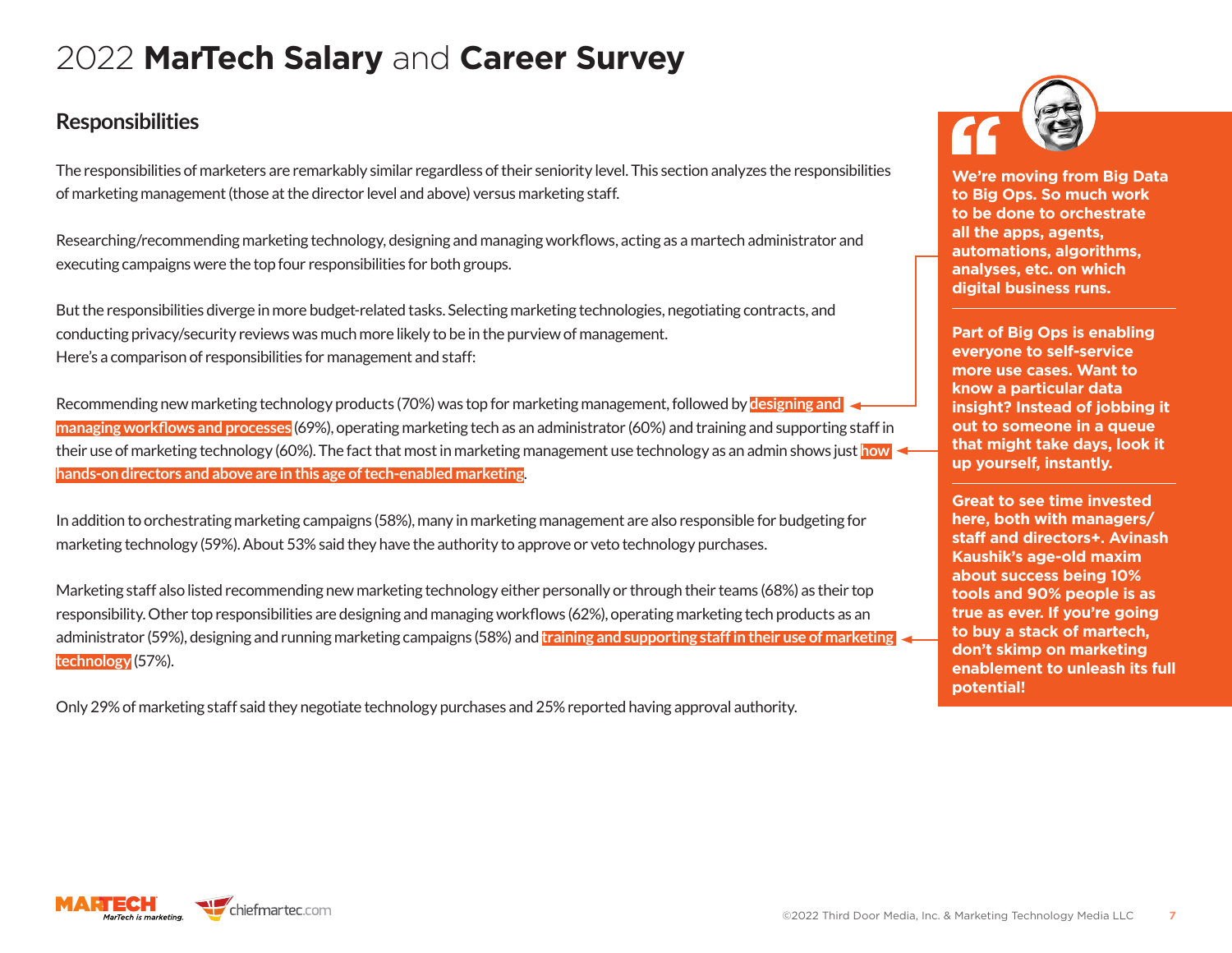**Which of the following responsibilities do you have, either directly or through people on your team? (check all that apply)** 

| <b>Answer Choices</b>                                                                        | Managers & Staff | Directors & Above |
|----------------------------------------------------------------------------------------------|------------------|-------------------|
| Research and recommend new marketing technology products                                     | 68%              | 70%               |
| Design and manage internal workflows and processes                                           | 62%              | 69%               |
| Operate marketing technology products as an administrator                                    | 59%              | 60%               |
| Design, run, and optimize/test marketing campaigns                                           | 58%              | 60%               |
| Train and support marketing staff on using marketing technology products                     | 57%              | 59%               |
| Integrate marketing technology products with each other                                      | 53%              | 59%               |
| Monitor data quality within marketing technology products                                    | 46%              | 58%               |
| Monitor performance and other SLAB of marketing technology products used                     | 40%              | 58%               |
| Perform technical reviews of marketing technology products                                   | 39%              | 55%               |
| Integrate marketing technology products with non-marketing systems                           | 39%              | 54%               |
| Architect the overall marketing stack of all marketing technology products used              | 36%              | 53%               |
| Identify and sundown outdated or unused marketing technology products                        | 35%              | 48%               |
| Pay for marketing technology products from a budget (partially or fully)                     | 33%              | 44%               |
| Identify and consolidate multiple instances of same or similar marketing technology products | 32%              | 41%               |
| Negotiate business terms for purchasing marketing technology products                        | 29%              | 40%               |
| Approve or veto purchase of marketing technology products                                    | 25%              | 40%               |
| Develop websites, web apps, and/or mobile apps                                               | 20%              | 32%               |
| Perform data privacy and compliance reviews of marketing technology products                 | 20%              | 31%               |
| Customize marketing technology products with software development                            | 17%              | 29%               |
| Build analytical models and perform data science analysis                                    | 17%              | 25%               |
| Build and maintain data warehouses/data lakes                                                | 14%              | 22%               |
| Perform security reviews of marketing technology products                                    | 8%               | 19%               |
| Total Respondents. 166                                                                       |                  |                   |

**The #1 tool in martech? Spreadsheets! Kind of crazy. Lots of opportunity here still for apps that "unbundle Excel" for different use cases.**

**Hypothesis: with the rise of more and better no-code platforms, "coding" skills will continue to be a minority in marking ops and tech leadership. But thinking algorithmically and being able to design a process or a flow with a no-code tool? I'll bet dollars to donuts that skill will increasingly permeate martech ranks.**

ARTECH

Marketers from staff to executive levels reported using a host of technologies to power their activities. But the tool at the top is anything but a shiny object.

When it comes to platforms/tools being used by marketing management, **spreadsheets** (77%), project management tools (60%) and marketing automation platforms (53%) reigned.

We also found 90% in marketing management **never do coding**.

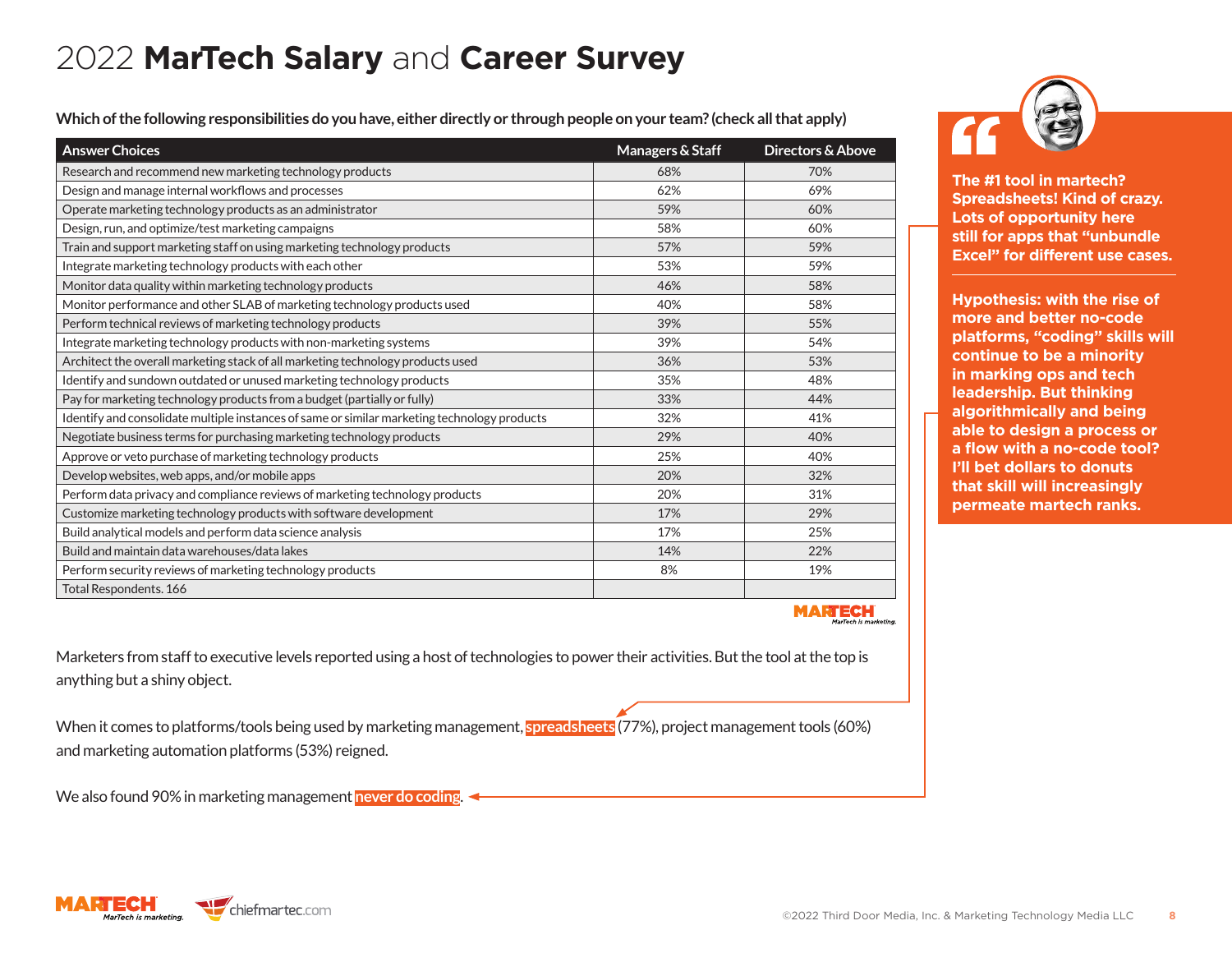For marketing staff, the top three tools were identical, though in a slightly different order. Spreadsheets again took the top spot (77%), followed by marketing automation and campaign management tools (56%) and project management platforms (55%).

Coding is also rarely done by marketing staff. The majority (58%) never code, and about **31% report they do a bit of coding, but rarely**. Only 7% do regular coding in small bits, and a mere 3% say they frequently do coding in large chunks.

**Which marketing technology tools, if any, do you spend at least 10 hours a week working in? (check all that apply)** 

| <b>Answer Choices</b>                                                                                | Managers & Staff | Directors & Above |
|------------------------------------------------------------------------------------------------------|------------------|-------------------|
| Spreadsheets (e.g., Excel, Google Sheets, Airtable, etc.)                                            | 77%              | 77%               |
| Marketing automation/campaign management                                                             | 56%              | 60%               |
| Project management (e.g., Workfront, Asana, Jira, Wrike, Basecamp, etc.)                             | 55%              | 53%               |
| Web, mobile, and marketing analytics                                                                 | 44%              | 44%               |
| CRM or customer data platforms (CDP)                                                                 | 37%              | 40%               |
| Content management/web experience management                                                         | 33%              | 32%               |
| Business intelligence (e.g., Looker, Tableau, SAS, Sisense, etc.)                                    | 15%              | 21%               |
| Workflow/business automation (e.g., Zapier, Workato, Kissflow, Pipefy, other BPM or RPA tools, etc.) | 14%              | 16%               |
| Web or app development (i.e., developer tools)                                                       | 6%               | 13%               |
| Total Respondents: 166                                                                               |                  |                   |



**Little snippets of Javascript have been the glue in martech stacks for the past 10 years. But no-code functionality is rapidly winnowing this away.**



### **The role-hopper**

Amanda Donnelly was hired as head of marketing North America for Eventbrite in 2019, and was let go as the pandemic hit in 2020. She became a self-employed consultant, advising publishers in the politics and gaming industries as she had earlier in her career.

"[Prior to Eventbrite] I consulted with startups at first, then decided I wanted something a little bit more solid – so I joined Nissan," said Donnelly. "Their North America headquarters are here in a suburb of Nashville and I was there for six years. They have a rotational program where essentially you're switching roles every 18 to 24 months. So it's nice for someone who gets bored easily, like me. It kept it very fresh."

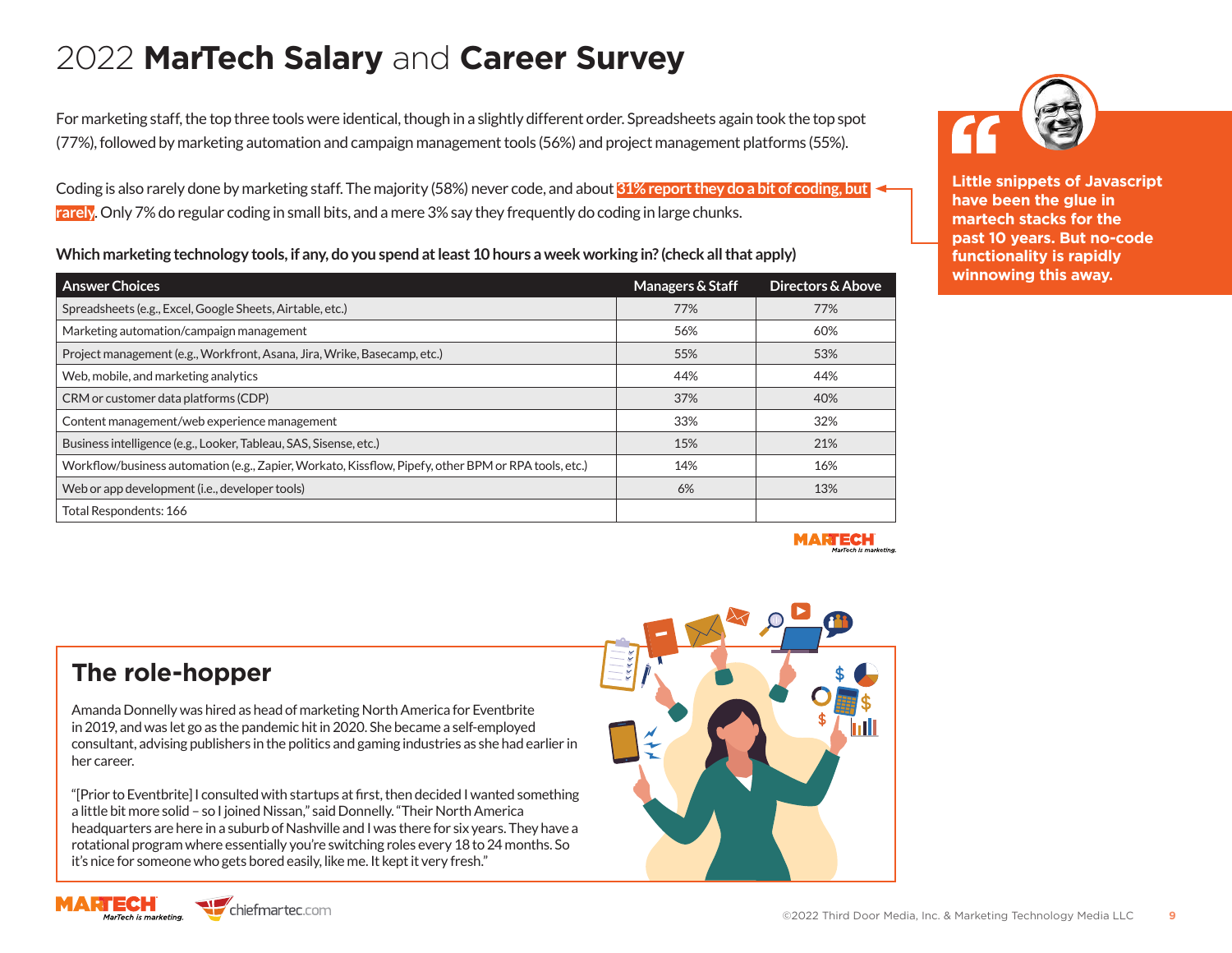# **Marketers vs. Maestros**

This section of the report compares responses between those who identified as "Marketers" in our survey and those who said they were "Maestros."

Scott and the MarTech editors created these archetypes in 2020 to better understand the various hats today's tech-enabled marketers wear. The resulting "Four Quadrants" broke those roles into the following for categories:

- **Marketers:** Focused on building campaigns and marketing programs.
- **Maestros:** The operators orchestrating the technology powering those campaigns.
- **Modelers**: The data scientists who analyze and predict based on performance.
- **Makers:** The creative geniuses who build amazing experiences leveraging technology.

Overall, Maestros seemed to earn more in their paychecks, our data show. Marketers reported an average salary of \$123,477, compared to \$156,433 for those who identified as Maestros.



#### **Process Orientation**





**Can I just say how much I love the word "maestro" for these roles? Great marketing ops pros are truly the conductors of marketing as a symphony in our digital world. Ode to Joy? How about Ode to Ops!**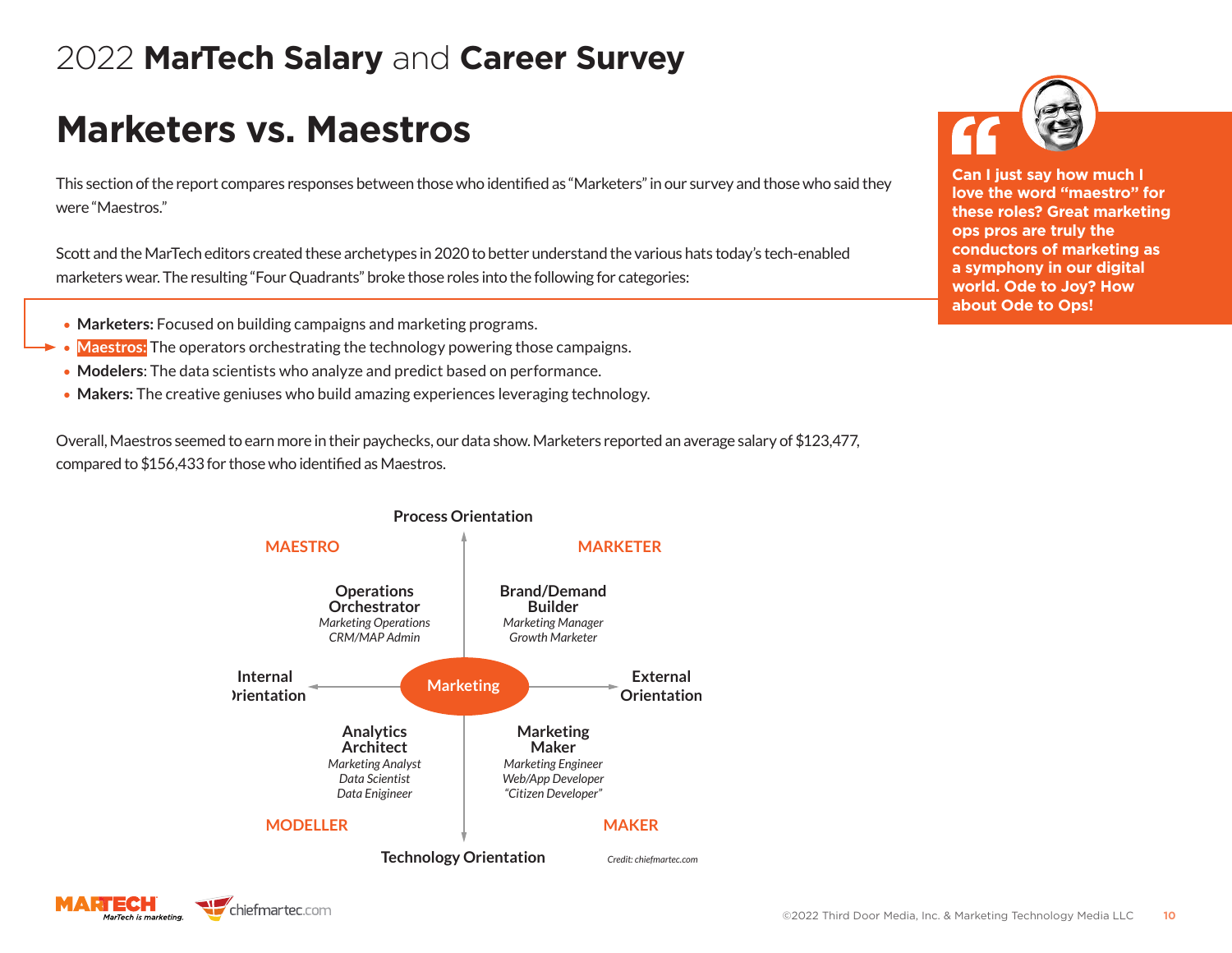| <b>Salaries</b> |                         |                                       |
|-----------------|-------------------------|---------------------------------------|
| Maestro         |                         | \$156,433                             |
| <b>Marketer</b> | $\frac{1}{2}$ \$123,477 | <b>MARTECH</b><br>MarTech is marketir |

About 56% of Marketers were marketing staff while 35% were marketing management (director and above). About 60% of Maestros were marketing staff while 38% were marketing management.

Maestros were split 50/50 between male and female, though 54% of identified Marketers were female compared to 45% who were male.

### **Raises and promotions**

Both Maestros (79%) and Marketers (72%) saw their salaries rise in the last two years by either promotion or by switching jobs, though more Marketers were promoted recently. About 31% of Marketers earned a raise through promotion or job-hopping in the past six months, compared to 25% for Maestros.

On the other hand, more Marketers (14%) have been stuck in their current roles for more than five years compared to Maestros (7%).

### **The system builder**

Anson Li is the paid marketing manager at a medium-sized U.S. company. With nine years of experience, and in his late-20s, his responsibilities include architecting workflows.

**"Marketing is a constantly moving target,"** Li said. "What works today doesn't work tomorrow, especially with everything that's going on with legislation and data privacy these days. It gets harder and harder to do it, but I enjoy the challenge and I enjoy building the infrastructure of the marketing department. Every place I go to, I always see where the inefficiencies are and what we could be doing better. How we can improve tracking or analytics or reporting."





**niefmartec**.com



**+1 this. A career in marketing ops and tech is guaranteed not to be dull.**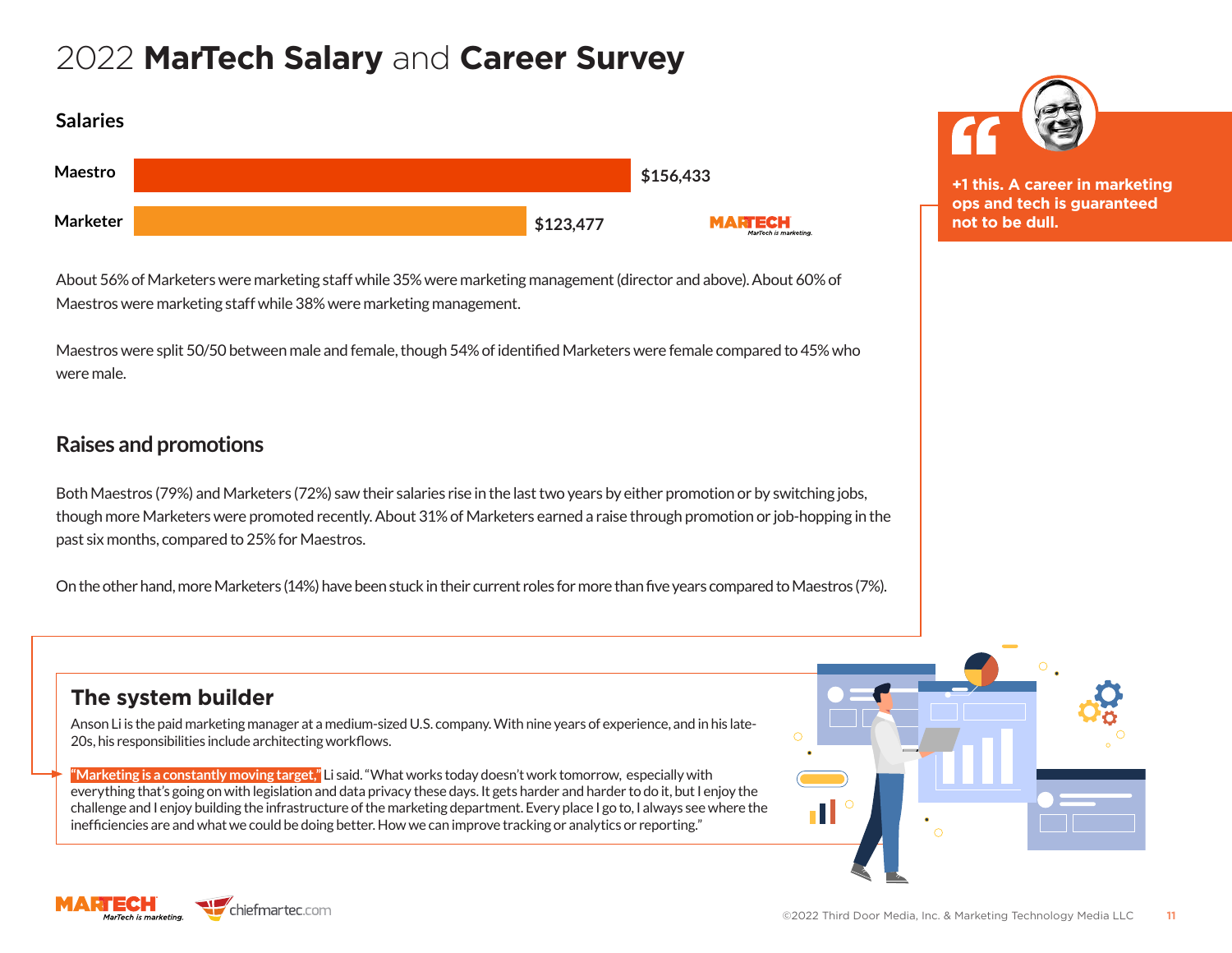

#### **Job satisfaction**

Overall, Maestros report high satisfaction in their jobs. About 27% of Maestros said they were extremely satisfied, and 53% somewhat satisfied. Only 3% are not satisfied in their roles, and 5% said they were somewhat unsatisfied.

At the top end, about 33% of Marketers said they were extremely satisfied, but few said they were somewhat satisfied (38%). Like Maestros, few Marketers said they were not satisfied (5%) and only 13% were somewhat unsatisfied.

Only 11% of Marketers and 13% of Maestros said they were neutral about their job satisfaction.

### **Roles**

About 51% of Marketers are in digital marketing/e-commerce, with the rest of the field split between marketing technology (11%), marketing operations (11%) and service provider or consultant (10%).

Brand-based Marketers mainly report to the marketing department (59%) or to a dedicated digital or e-commerce department (13%). About 19% report into a consultancy or agency.

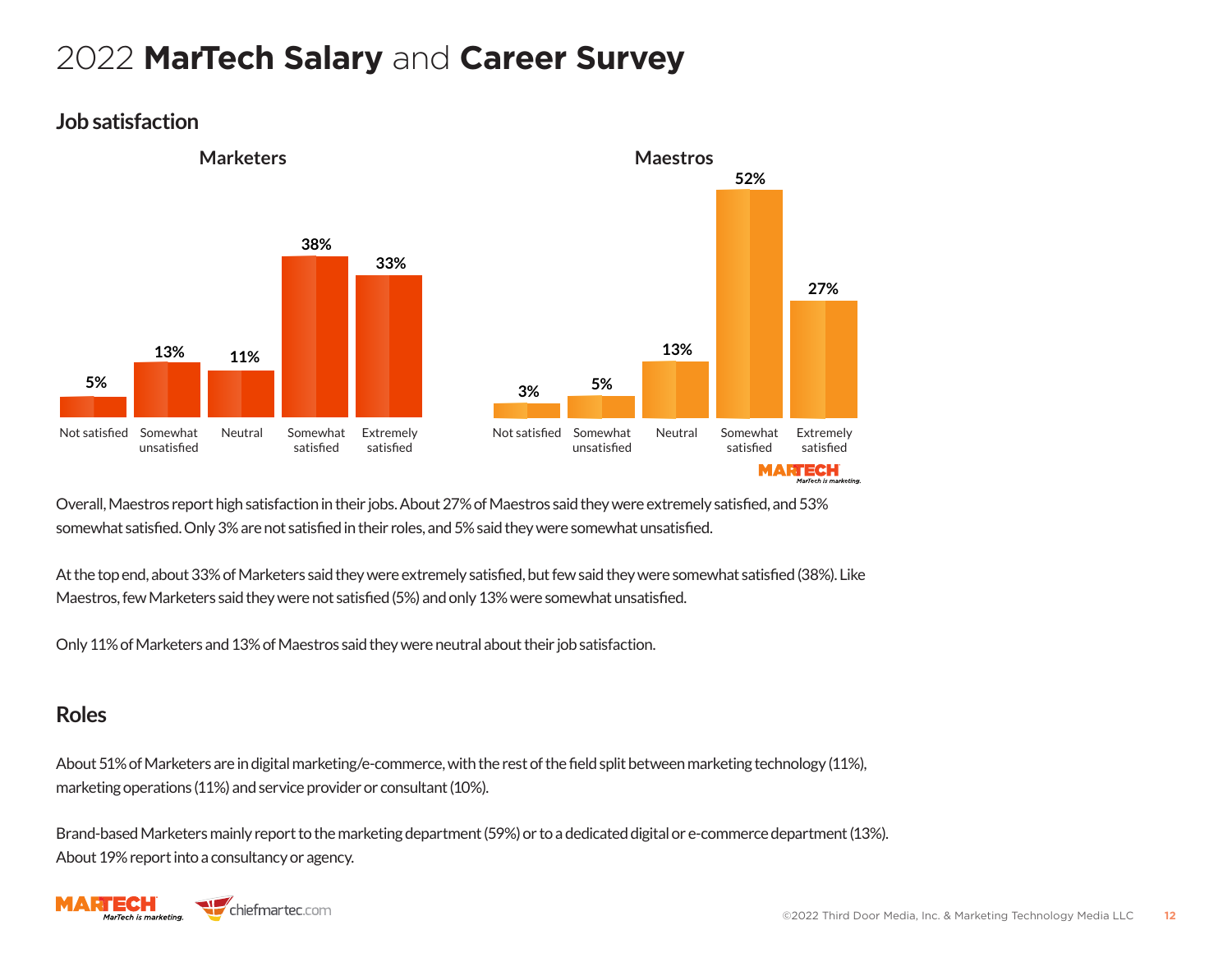About 54% of Maestros also report to the marketing department and only 9% report into digital marketing/e-commerce. And despite their focus on systems and technology, only 7% of Maestros report into IT (7%).

Still, about 50% of Maestros see their roles as falling within marketing technology and marketing IT, while 28% fall within marketing operations and revenue operations. Only 9% see themselves as working within digital marketing/e-commerce.

### **Responsibilities**

#### **Marketers**

| <b>Answer Choices</b>                                                                        | <b>Responses</b> |
|----------------------------------------------------------------------------------------------|------------------|
| Design, run, and optimize/test marketing campaigns                                           | 70%              |
| Research and recommend new marketing technology products                                     | 63%              |
| Design and manage internal workflows and processes                                           | 62%              |
| Train and support marketing staff on using marketing technology products                     | 53%              |
| Operate marketing technology products as an administrator                                    | 51%              |
| Pay for marketing technology products from a budget (partially or fully)                     | 45%              |
| Integrate marketing technology products with each other                                      | 39%              |
| Monitor data quality within marketing technology products                                    | 38%              |
| Monitor performance and other SLAs of marketing technology products used                     | 34%              |
| Negotiate business terms for purchasing marketing technology products                        | 33%              |
| Approve or veto purchase of marketing technology products                                    | 30%              |
| Integrate marketing technology products with non-marketing systems                           | 30%              |
| Architect the overall marketing stack of all marketing technology products used              | 28%              |
| Identify and sundown outdated or unused marketing technology products                        | 26%              |
| Perform technical reviews of marketing technology products                                   | 26%              |
| Develop websites, web apps, and/or mobile apps 18.63% 19                                     | 24%              |
| Identify and consolidate multiple instances of same or similar marketing technology products | 22%              |
| Build analytical models and perform data science analysis                                    | 20%              |
| Customize marketing technology products with software development                            | 14%              |
| Perform data privacy and compliance reviews of marketing technology products                 | 14%              |
| Build and maintain data warehouses/data lakes                                                | 11%              |
| Perform security reviews of marketing technology products                                    | 9%               |



**MARTECH** 

Tech is marketing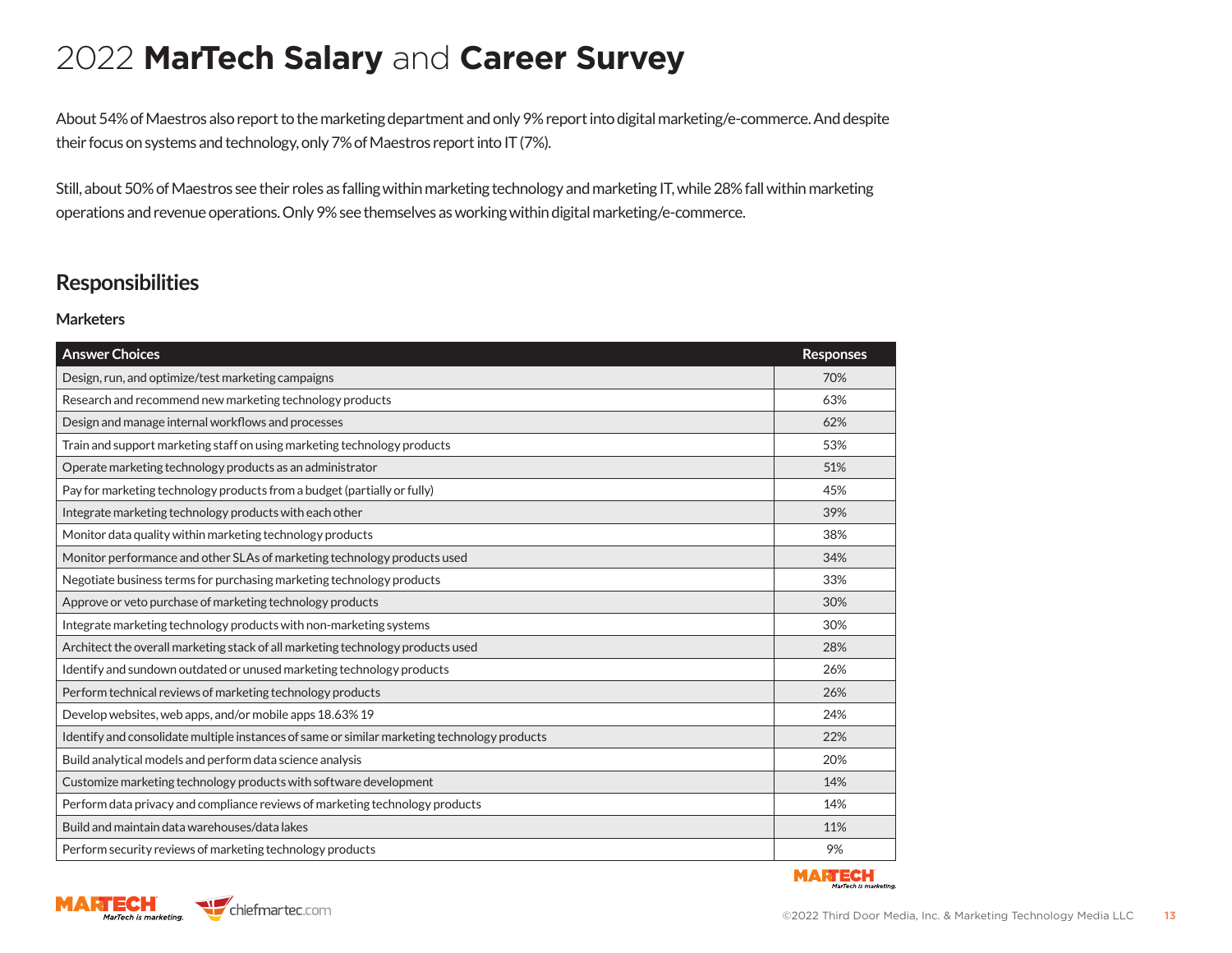#### **Maestros**

| <b>Answer Choices</b>                                                                        | <b>Responses</b>                 |
|----------------------------------------------------------------------------------------------|----------------------------------|
| Research and recommend new marketing technology products                                     | 78%                              |
| Integrate marketing technology products with each other                                      | 73%                              |
| Operate marketing technology products as an administrator                                    | 73%                              |
| Design and manage internal workflows and processes                                           | 72%                              |
| Train and support marketing staff on using marketing technology products                     | 72%                              |
| Architect the overall marketing stack of all marketing technology products used              | 68%                              |
| Perform technical reviews of marketing technology products                                   | 64%                              |
| Integrate marketing technology products with non-marketing systems                           | 62%                              |
| Identify and sundown outdated or unused marketing technology products                        | 56%                              |
| Identify and consolidate multiple instances of same or similar marketing technology products | 95%                              |
| Monitor performance and other SLAs of marketing technology products used                     | 53%                              |
| Monitor data quality within marketing technology products                                    | 53%                              |
| Negotiate business terms for purchasing marketing technology products                        | 52%                              |
| Approve or veto purchase of marketing technology products                                    | 45%                              |
| Design, run, and optimize/test marketing campaigns                                           | 45%                              |
| Pay for marketing technology products from a budget (partially or fully)                     | 43%                              |
| Perform data privacy and compliance reviews of marketing technology products                 | 35%                              |
| Customize marketing technology products with software development                            | 33%                              |
| Build analytical models and perform data science analysis                                    | 22%                              |
| Build and maintain data warehouses/data lakes                                                | 19%                              |
| Perform security reviews of marketing technology products 18.63% 19                          | 19%                              |
| Develop websites, web apps, and/or mobile apps 18.63% 19                                     | 19%                              |
|                                                                                              | MARTECH<br>MarTech is marketing. |

**Marketing ops and tech build a hydrodynamic and aerodynamic racing sailboat. Marketers are the captains and sailors who pilot it to win race after race in the open sea.**

No surprise here, Marketers said their top responsibility is to **design, run and optimize marketing campaigns** (70%). But researching and recommending marketing technology was the second top responsibility (63%), proving how integrated technology is at the campaign level. Next came designing and managing internal workflows (62%), training marketing staff on using martech (53%), and administering marketing technology (51%)

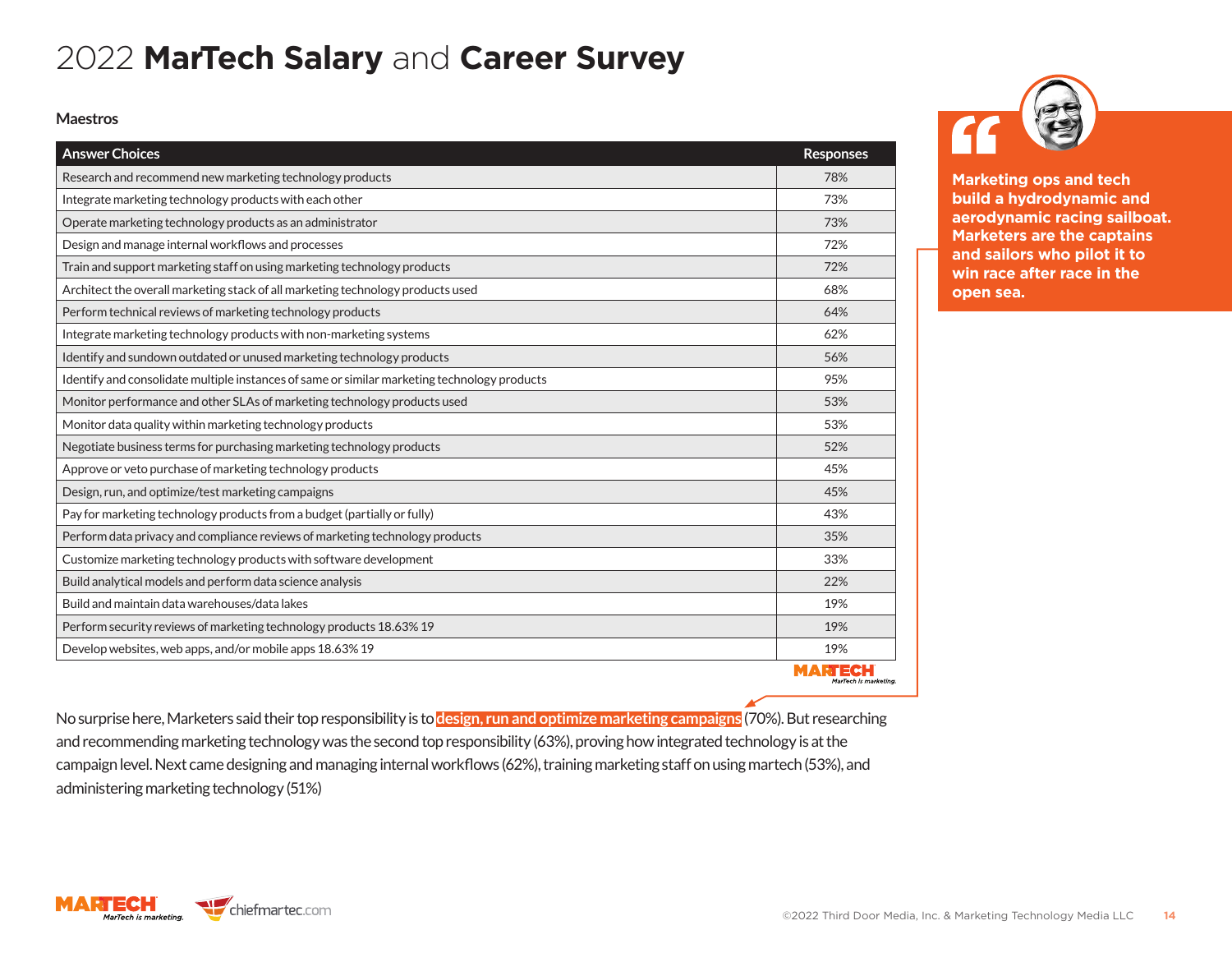Although nearly half (45%) of Maestros also design and run marketing campaigns, a much higher percentage see the technology their team uses as a primary responsibility. About 78% research and recommend new marketing technology products and **73% integrate marketing technology products with each other**. Also, 73% operate marketing technology products as an administrator, 72% design and manage internal workflows and processes, and 72% train and support marketing staff on using marketing technology products.

About 45% of Maestros approve or veto technology purchases, too, compared to 30% for Marketers.

### **Challenges and rewards**

#### **What do you find most challenging?**

| <b>Answer Choices</b>                                                             | <b>Marketers</b> | <b>Maestros</b> |
|-----------------------------------------------------------------------------------|------------------|-----------------|
| Securing sufficient resources $-$ time, talent, and money $-$ for work to be done | 51%              | 58%             |
| Working across departmental boundaries, such as with IT or sales                  | 41%              | 49%             |
| Managing up/explaining martech to senior executives and stakeholders              | 39%              | 38%             |
| Demonstrating/proving a positive impact on the business from martech              | 39%              | 33%             |
| Keeping up with changes in marketing and martech                                  | 35%              | 30%             |
| Solving technical issues with martech software                                    | 28%              | 20%             |
| Supporting other people in marketing who need to use marketing technology         | 18%              | 19%             |
| Managing a team – hiring, training, Supervision, development, and retention       | 16%              | 19%             |
| Managing martech vendor relationships                                             | 10%              | 8%              |

MARTECH

When it came to challenges for Marketers, more than half (51%) listed securing sufficient resources as their top pain point. Next came working across departmental boundaries (41%), **keeping up with changes in martech and marketing (39%)** and explaining martech to senior executives (39%).

But when it came to those things Marketers find rewarding, an overwhelming majority (61%) said proving a positive impact from martech was at the top. Next came supporting other people in marketing who use marketing technology (43%) and keeping up with changes in martech and marketing (43%), which they also listed as a challenge.

Maestros expressed the same top problems as Marketers. Securing resources was the most challenging hurdle, at 58%. Next came **working across departments such as sales or IT at 49%**, followed by managing up and explaining the value of martech to senior

leadership at 38%.







**When it comes to martech, integration is the difference between a well-structured "stack" and a disorganized "pile." Huge value is unlocked through fitting the right Lego pieces together.**

**Dickens would have been sympathetic: "It was the best of ops, it was the worst of ops."**

**This is a big opportunity in a Big Ops world: connecting marketing ops more deeply with other ops functions across the company. Especially sales and IT. Not easy, but immensely valuable — and clearly the future of digital business, writ large.**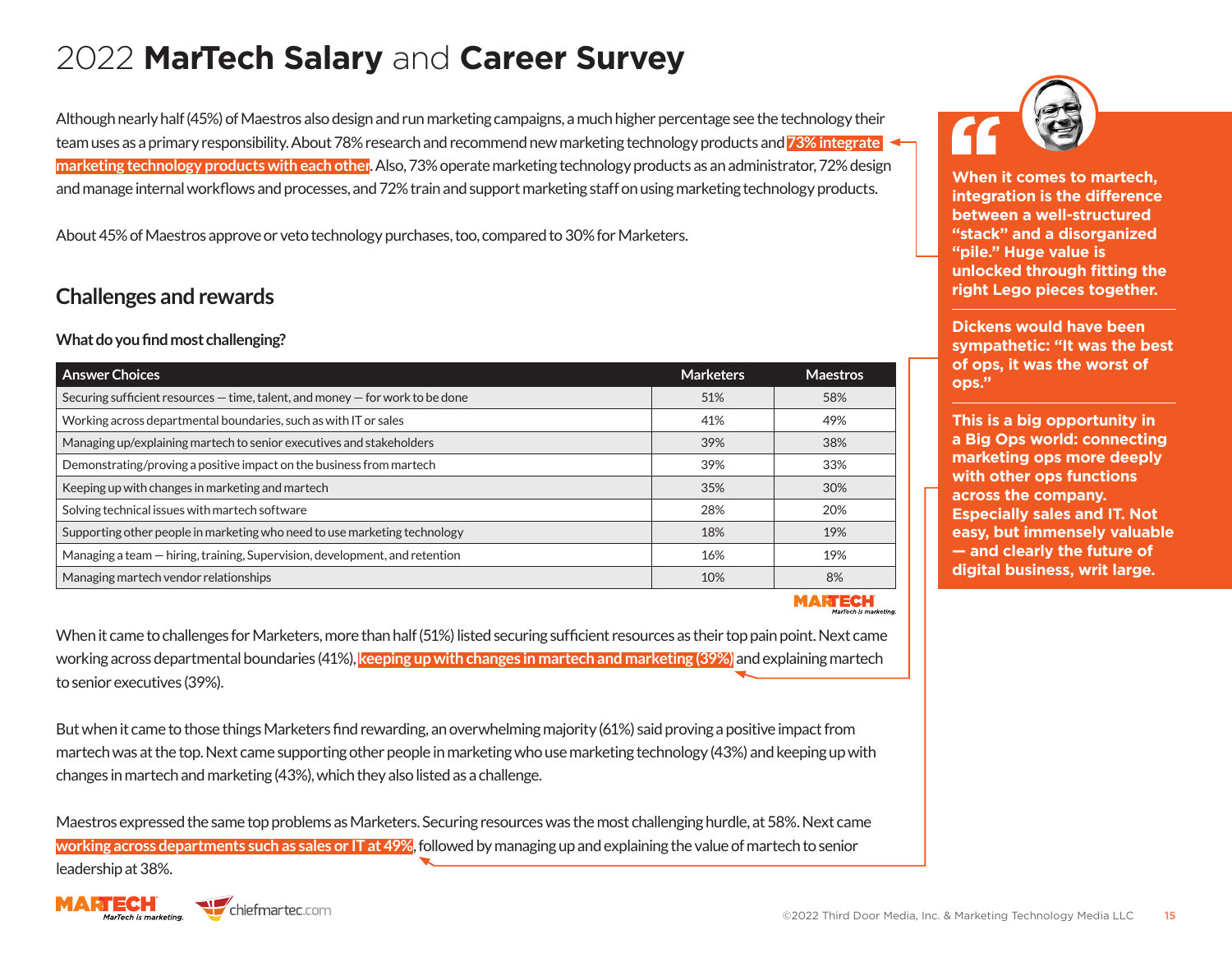Like Marketers, Maestros list **proving the ROI of martech as the most rewarding aspect of their job (61%)**, followed by supporting others who use marketing technology (60%) and solving technical issues with martech (57%).

#### **What do you find most rewarding?**

| <b>Answer Choices</b>                                                             | <b>Marketers</b> | <b>Maestros</b> |
|-----------------------------------------------------------------------------------|------------------|-----------------|
| Demonstrating/proving a positive impact on the business from martech              | 63%              | 61%             |
| Supporting other people in marketing who need to use marketing technology         | 43%              | 60%             |
| Solving technical issues with martech software                                    | 43%              | 57%             |
| Keeping up with changes in marketing and martech                                  | 38%              | 51%             |
| Working across departmental boundaries, such as with IT or sales                  | 31%              | 39%             |
| Managing a team - hiring, training, Supervision, development, and retention       | 28%              | 38%             |
| Managing up/explaining martech to senior executives and stakeholders              | 25%              | 22%             |
| Managing martech vendor relationships                                             | 14%              | 17%             |
| Securing sufficient resources $-$ time, talent, and money $-$ for work to be done | 7%               | 6%              |

**MARTECH** 



**The "Look, squirrel!" shiny object syndrome joke about martech pros pursuing new tools for their own sake might be amusing, but it's far from the truth. Martech pros are in it for performance, not playthings.**

**I feel your pain, Julia. Three hardest things for martech vendors: naming, pricing, and categorization.**

#### **The recommender**

Julia Monahan is director of CRM at a medium-sized U.S. company, and one of her responsibilities is to recommend new marketing technology.

"I love marketing because I really feel it's the pulse of the customer experience," she said. "It has influence and should have an ongoing discussion with all aspects of the company. I like solving puzzles and unraveling things. I love when, not only does the customer get a great customer experience, but … when the internal stakeholders and employees, the people working day to day, also have a great experience."

She expresses some frustration with the shifting terminology of marketing technology among vendors and internally.

"I'm in the middle of looking for a new technology platform right now, so those are the ones driving me up the wall," Manohan said. "So the fact that we can't decide upon what to call this thing. Is it a DXP? Is it a marketing automation platform? **There's so many different words for essentially the same thing.**"



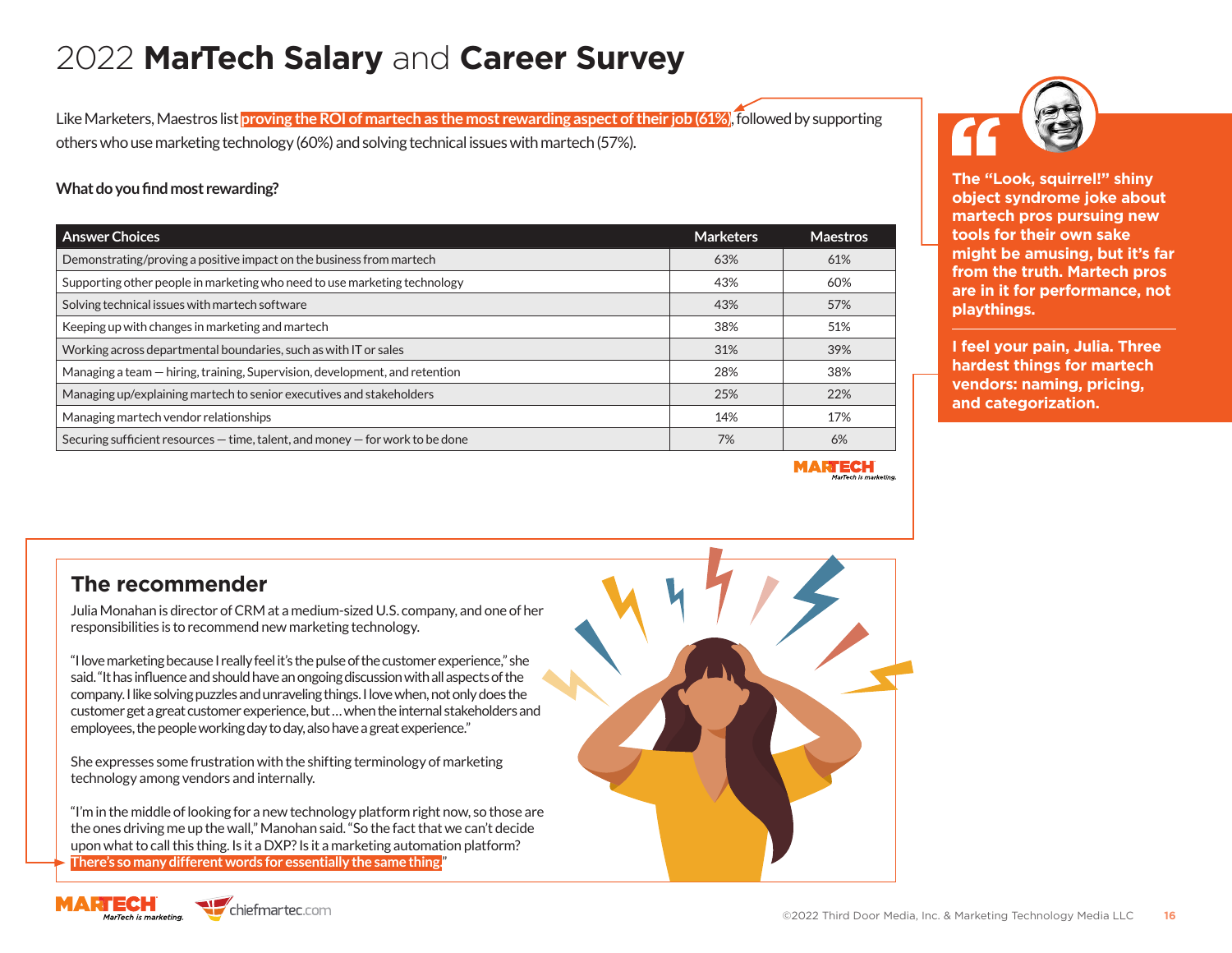# **Applications Used**

Like before, spreadsheets remain the top tool for Marketers (80%) and Maestros (71%).

Following spreadsheets, Marketers listed marketing automation and campaign management (58%), project management (55%) and marketing analytics (51%).

Maestros listed project management (60%), marketing automation and campaign management (56%), CRM or customer data platforms (45%) and marketing analytics (33%).

Most (71%) Marketers never code and 23% do so very rarely. Maestros largely avoid code too (58%) but more do work with code rarely (33%). Only 3% of Maestroes frequently do coding.



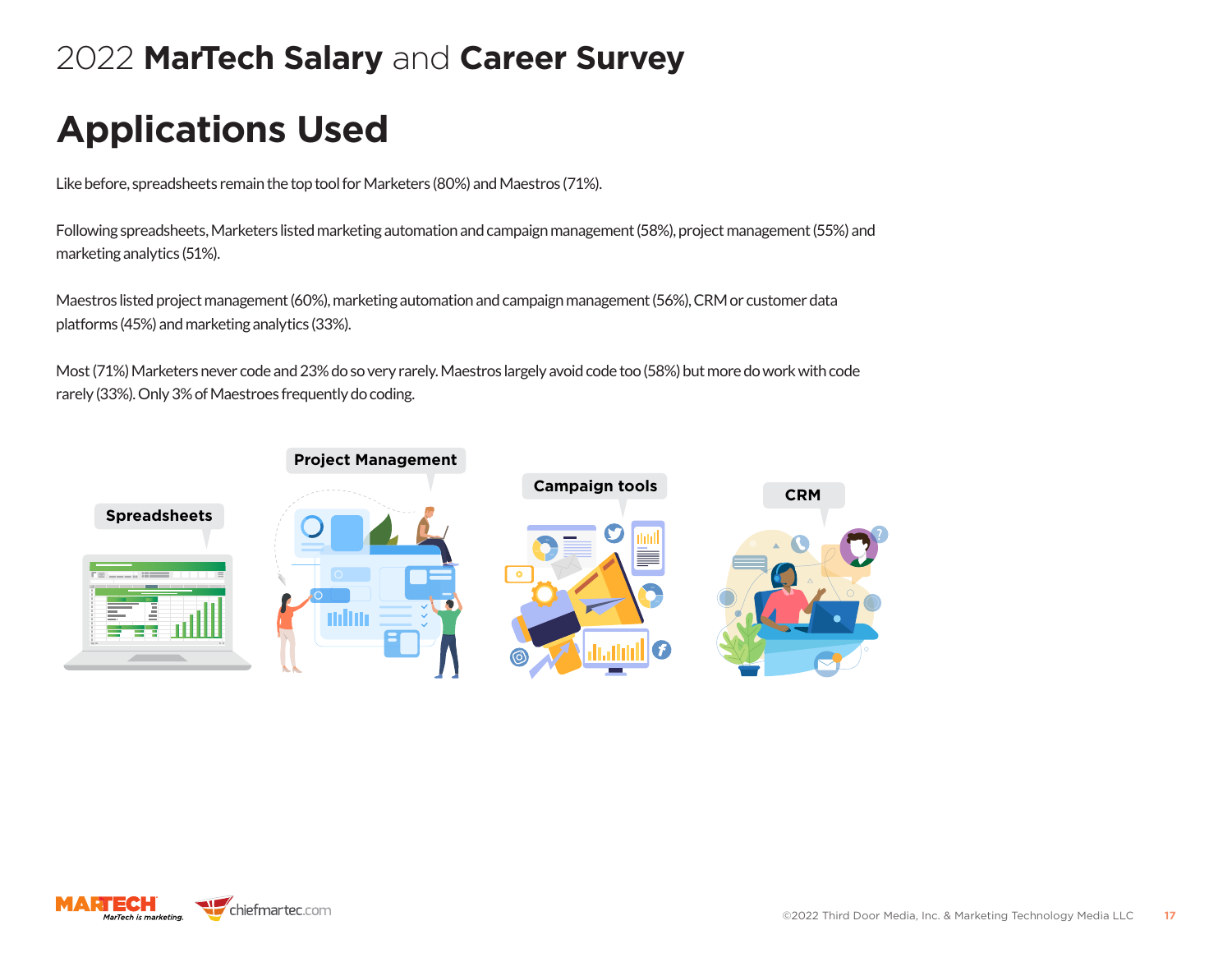### Extremely satisfied **Demographics**

The following charts show the makeup of our survey respondents.



**Which department in your organization do you primarily report to?**

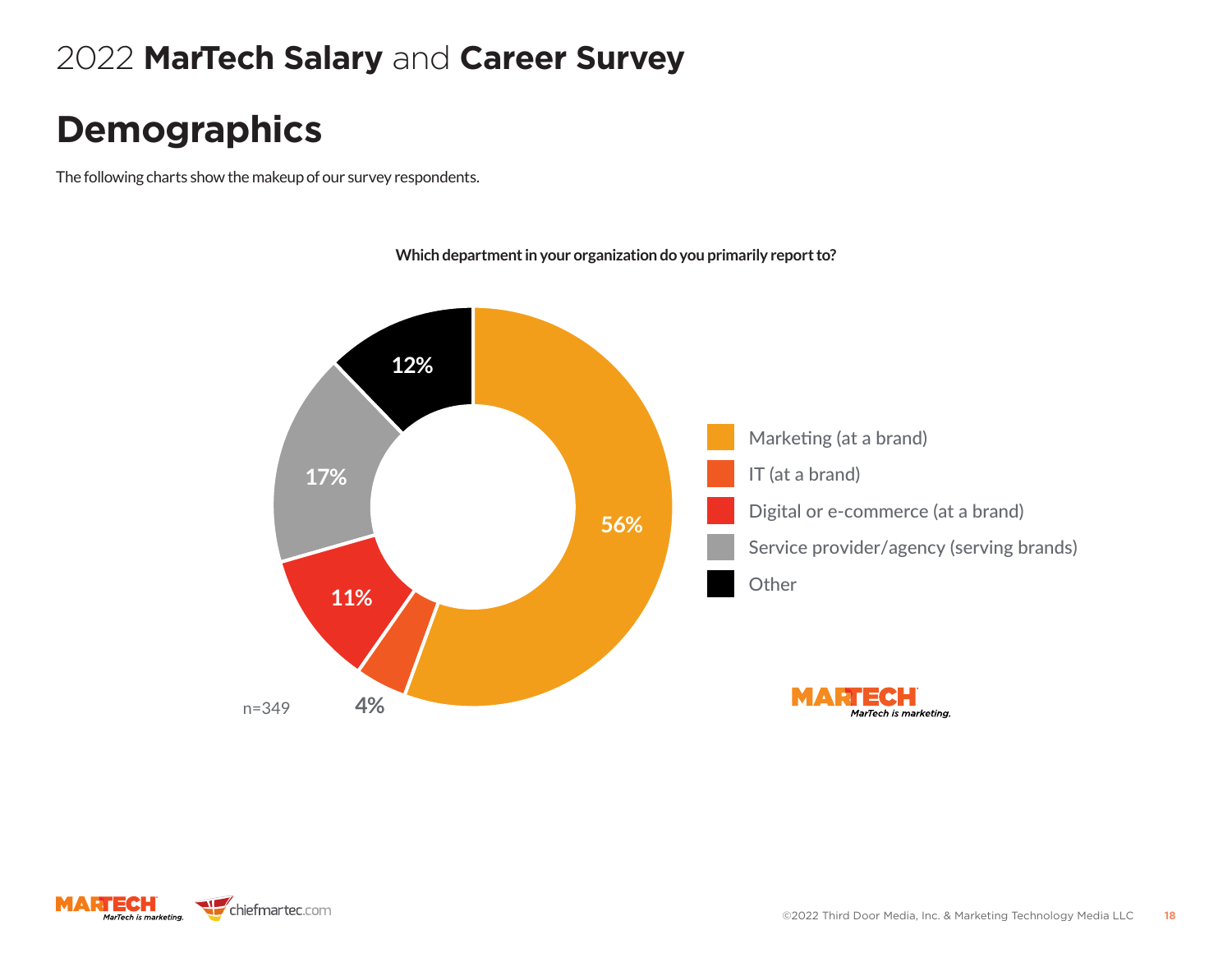**How many are employed worldwide at the company or organization where you currently work?**

| <b>Answer Choices</b> | <b>Responses</b> |
|-----------------------|------------------|
| $1 - 20$              | 13%              |
| $21 - 100$            | 15%              |
| $101 - 500$           | 19%              |
| $501 - 1,000$         | 8%               |
| $1,001 - 2,000$       | 7%               |
| $2,001 - 5,000$       | 6%               |
| $5,001 - 10,000$      | 10%              |
| More than 10,000      | 21%              |

**MARTECH** farTech is marketing

#### **What best describes the kind of marketing you are supporting in your organization?**



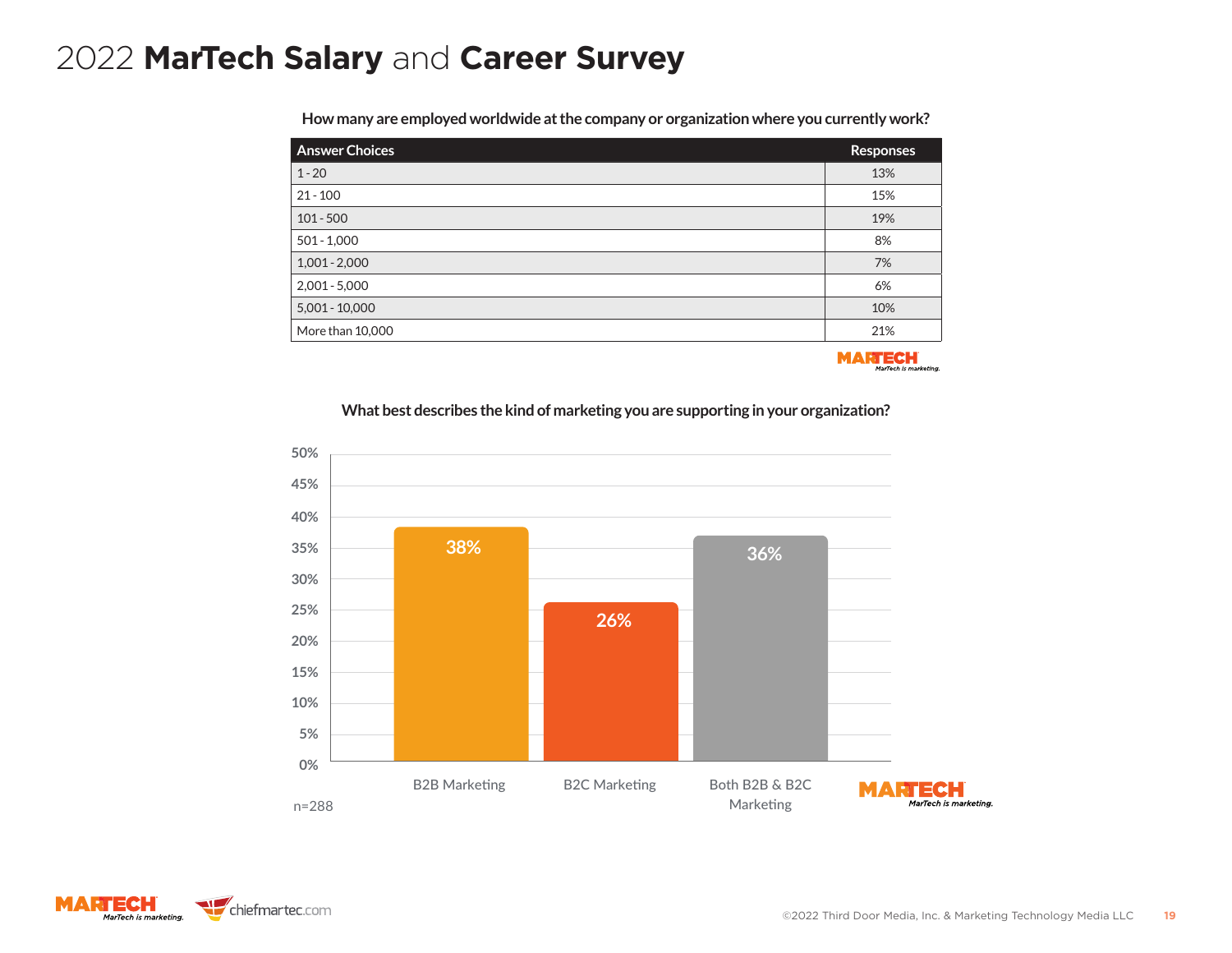#### 2022 **MarTech Salary** and **Career Survey 0%** and **Career Survey** and B2C Marketing B2C Marketing B2C Marketing B2C Marketing B

**How many years experience do you have specifically working in marketing technology, marketing operations, or a similar role?**